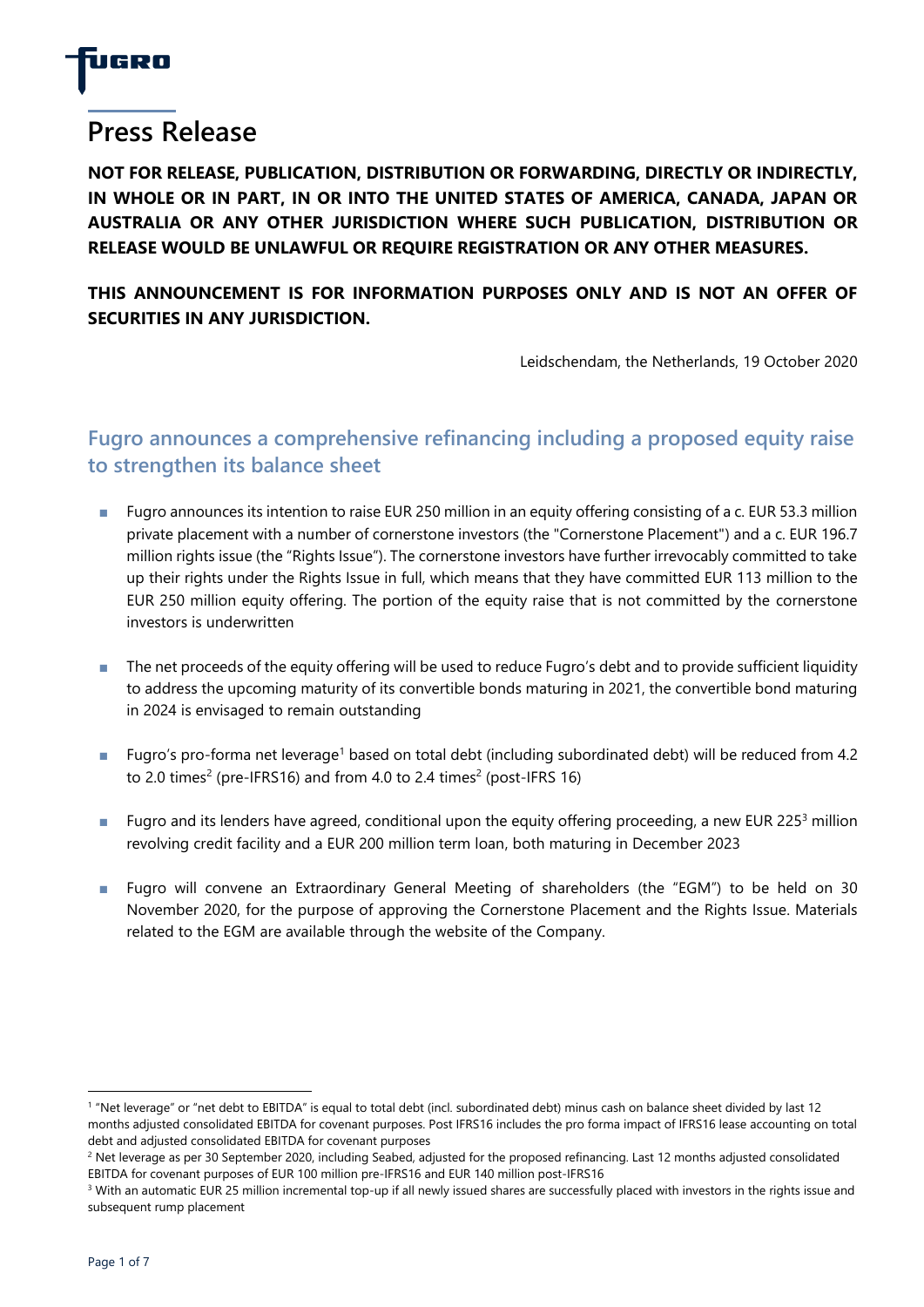

Fugro announces a comprehensive refinancing of its existing EUR 575 million revolving credit facility ("Existing Bank Facility") with a new EUR 225<sup>4</sup> million revolving credit facility and a EUR 200 million term loan as well as a proposed equity offering of EUR 250 million, which is subject to shareholders' approval. The equity offering comprises a c. EUR 53.3 million private placement of new shares to a number of cornerstone investors and a c. EUR 196.7 million rights issue. The net proceeds of the equity offering will be used primarily to reduce Fugro's debt and will also provide sufficient liquidity to address the upcoming maturity of its convertible bonds in 2021. Through the refinancing, Fugro's balance sheet will be significantly strengthened with a reduced net leverage<sup>5</sup> (pre-IFRS16) of 2.0 times<sup>6</sup>. Fugro will convene the EGM to approve the Cornerstone Placement and the Rights Issue on 30 November 2020.

Mark Heine, CEO, comments: "*This comprehensive refinancing will provide us with increased financial flexibility to deliver on our Path to Profitable Growth strategy. To enable our refinancing in light of today's market environment, we need to strengthen our balance sheet by issuing new equity. This is supported by a substantial cornerstone commitment from a number of top tier investors. We are very pleased that these cornerstone investors have shown belief in our business and strategy, which is illustrated by NN Investment Partners who will increase its holding by more than 50% to c. 17.3% following the completion of the equity offering. NN Investment Partners will be joined by ASR asset management and Sterling Strategic Value as new shareholders who will own c. 7.9% and c. 2.1% of Fugro, respectively, following the completion of the equity offering. Moreover, the cornerstone investors explicitly encourage our continued diversification towards markets where we can both support and benefit from the energy transition, climate change adaptation and sustainable infrastructure development.* 

*Fugro is transitioning towards being the world's leading Geo-data specialist in the areas of sustainable energy, infrastructure and water. In that capacity, we provide our clients with essential insights and services to help them*  design, build and maintain their assets safely and sustainably. Population growth and urbanisation in combination *with the need for carbon dioxide reductions are driving increased spending on renewable power and electricity networks, subsea cables, coastal defense, hydrography and freshwater projects. This creates ample opportunities for Fugro, across the world. With our leading market positions, versatile asset base, specialist workforce, innovative digital solutions and resilient operating model, we are well positioned to benefit from these opportunities. Fugro already plays an important role in the energy transition with innovative services for the development of offshore*  windfarms, and mapping solutions to protect coast lines in light of rising sea levels. In the third quarter of 2020, *already two-thirds of our revenue was generated in non-oil and gas related activities.*

*The strengthening of our balance sheet helps to position us for future success."*

## **Details of the envisaged refinancing**

During the past months, together with its financial advisor Perella Weinberg Partners, Fugro has evaluated all possible refinancing alternatives to address the balance sheet and believes that an equity offering in an amount of EUR 250 million is in the best interests of Fugro, its shareholders and its other stakeholders. In this process Axeco Corporate Finance has acted as advisor to the Supervisory Board.

Fugro has had constructive discussions with a select number of cornerstone investors and, subject to customary conditions and shareholder approval in relation to the Cornerstone Placement and the Rights Issue to be obtained

<sup>4</sup> With an automatic EUR 25 million incremental top-up if all newly issued shares are successfully placed with investors in the rights issue and subsequent rump placement

<sup>&</sup>lt;sup>5</sup> "Net leverage" or "net debt to EBITDA" is equal to total debt (incl. subordinated debt) minus cash on balance sheet divided by last 12 months adjusted consolidated EBITDA for covenant purposes. Post IFRS16 includes the pro forma impact of IFRS16 lease accounting on total debt and adjusted consolidated EBITDA for covenant purposes

<sup>6</sup> Net leverage as per 30 September 2020, including Seabed, adjusted for the proposed refinancing. Last 12 months adjusted consolidated EBITDA for covenant purposes of EUR 100 million pre-IFRS16 and EUR 140 million post-IFRS16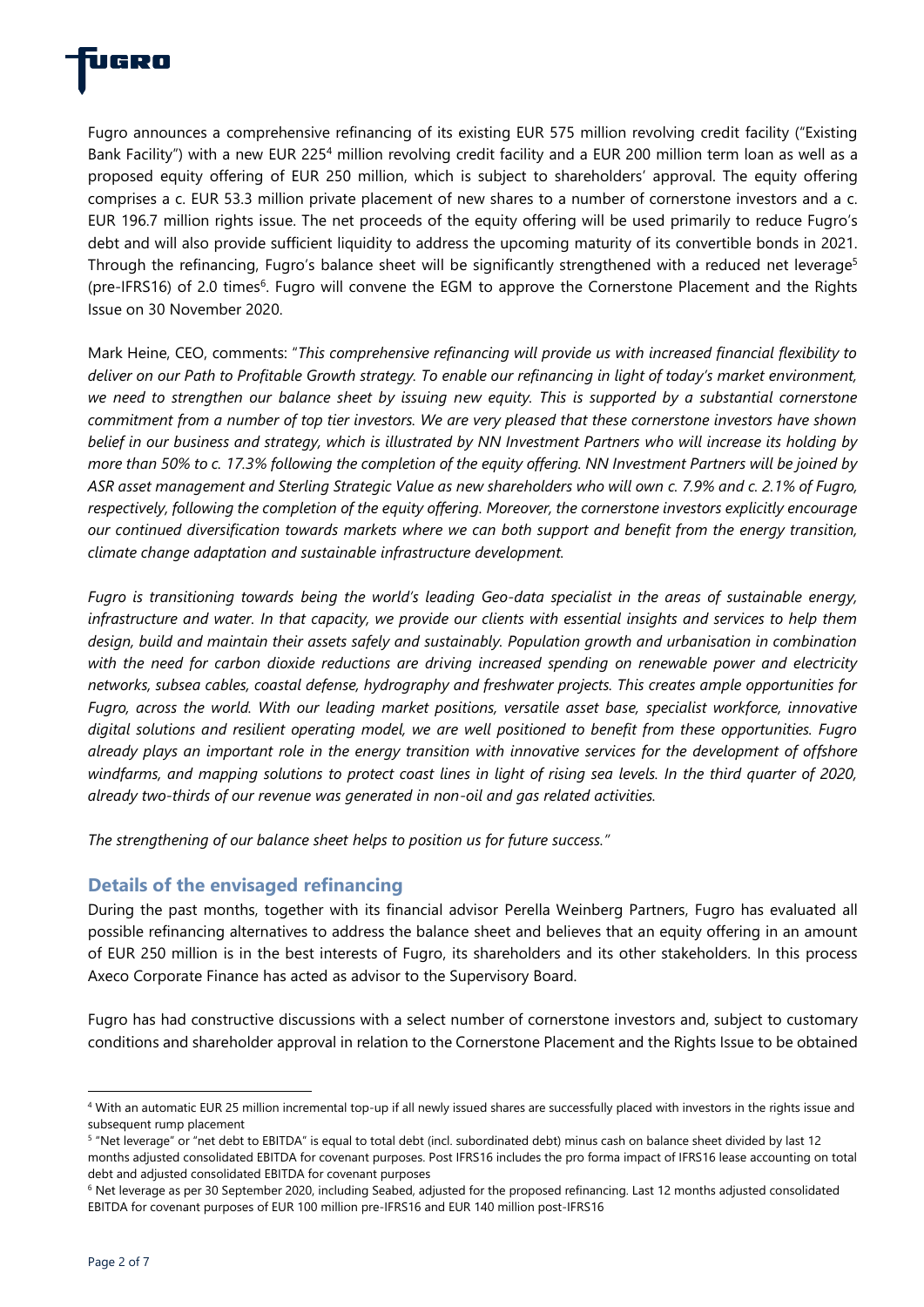

at the EGM, anticipates a comprehensive refinancing of its balance sheet consisting of a EUR 250 million equity raise and a refinancing of its existing bank facility.

#### **EUR 250 million equity raise**

The equity raise of EUR 250 million consists of:

- Cornerstone Placement of c. EUR 53.3 million committed by a number of top tier investors, including NN Investment Partners B.V. (acting in its capacity as asset manager for and on behalf of its affiliated clients in the Netherlands (all entities part of NN Group N.V.)), ASR asset management (on behalf of a.s.r. Insurance companies and a.s.r. policyholders) and Sterling Strategic Value Fund SA, SICAV-RAIF (together the "Cornerstone Investors"), pre rights at a price of EUR 2.60 per share
- Irrevocable commitment of c. EUR 59.7 million by the Cornerstone Investors to take up their rights under the Rights Issue in full; and
- The balance of the Rights Issue (EUR 137 million) is underwritten by a consortium of banks through a volume underwriting commitment, subject to customary conditions.

Both the Cornerstone Placement and the Rights Issue will be submitted for shareholder approval at the EGM to be held on 30 November 2020, with the intention to complete the refinancing by year end. The terms of the Rights Issue (including the issue price for the new shares) will be announced following the EGM and set forth in a prospectus (which will be made available free of charge through the website of the company) and the Rights Issue is expected to be announced and launched shortly following the EGM. Fugro has entered into a volume underwriting commitment with Barclays, ING and Rabobank (in cooperation with its partner Kepler Cheuvreux) (the "Joint Global Coordinators"), and ABN AMRO, BNP Paribas, Credit Suisse and HSBC (the "Joint Bookrunners"), subject to customary conditions. ABN AMRO will act as the Subscription, Paying and Listing Agent for the Rights Issue.

#### **Refinancing of the existing bank facility**

- Replacement of the Existing Bank Facility with a new EUR 225<sup>7</sup> million revolving credit facility and a EUR 200 million term loan, both with a maturity of December 2023<sup>8</sup>, arranged by the existing bank group: ABN AMRO, Barclays, BNP Paribas, Credit Suisse, HSBC, ING and Rabobank
- The completion of the refinancing of the Existing Bank Facility is conditional upon the completion of the proposed Rights Issue and Cornerstone Placement

#### **Key terms and conditions**

- The new revolving facility and term loan are backed by a comprehensive security package
- The revolving credit facility is expected to have an initial coupon of EURIBOR+4.25% and depending on leverage can vary between EURIBOR+2.75% and EURIBOR+5.50%. The term loan has an initial coupon of EURIBOR+5.50% and will gradually increase in bi-annual steps in the second and third year towards EURIBOR+8.00%
- Dividend payments are restricted. Until mid-2022 no dividends will be paid. After that date, dividends may only be paid if net leverage<sup>9</sup> is equal to or less than 2 times (post-IFRS 16)
- Covenants<sup>10</sup> apply on solvency ratio (>=33.33%), net leverage (equal to or less than 3.25:1) and interest coverage (at least 2.50:1)

<sup>&</sup>lt;sup>7</sup> With an automatic EUR 25 million incremental top-up if all newly issued shares are successfully placed with investors in the rights issue and subsequent rump placement

<sup>8</sup> The RCF has an additional one year extension

<sup>&</sup>lt;sup>9</sup> "Net Leverage" or "net debt to EBITDA" is equal to total debt (incl. subordinated debt) minus cash on balance sheet divided by last 12 months adjusted consolidated EBITDA for covenant purposes. Post IFRS16 includes the pro forma impact of IFRS16 lease accounting on total debt and adjusted consolidated EBITDA for covenant purposes. Dividend restriction leverage assessed on 2-quarter look back/forward basis <sup>10</sup> Covenant definitions (all incl. Seabed): "Solvency" calculated as (consolidated net worth / balance sheet total) (post IFRS16 lease accounting); "Net Leverage" is total reported debt (incl. subordinated debt and IFRS16 lease accounting) minus cash on balance sheet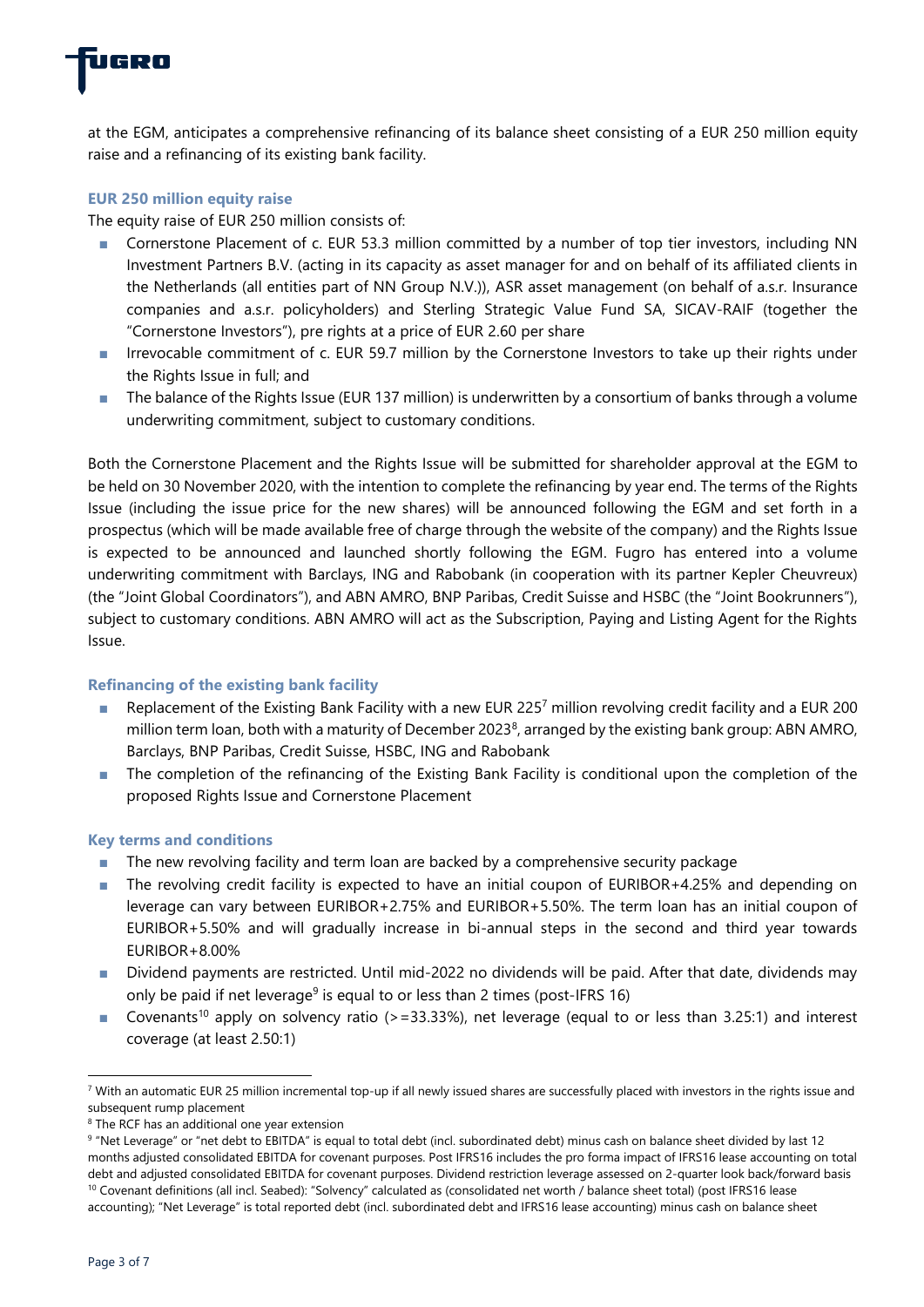

As a result of the proposed refinancing Fugro's pro-forma net leverage<sup>9</sup> will be reduced to 2.0 times<sup>11</sup> (pre-IFRS16) and 2.4 times<sup>11</sup> (post-IFRS16) and its maturity profile extended, whilst maintaining significant liquidity and financial flexibility to benefit from future growth opportunities. The new capital raised will also provide sufficient liquidity to address the upcoming convertible bonds maturing in 2021. From time to time Fugro may seek to retire or repurchase outstanding convertible bonds through cash purchases, in open market purchases, privately negotiated transactions or otherwise. Such repurchases if any, will depend on market conditions, the Company's liquidity requirements, contractual restrictions and other factors.

Shortly following the completion of the various transactions, the ordinary shares (and certificates) will be combined based upon a ratio to be determined by the Board of Management. This will result in fewer outstanding ordinary shares (and certificates) and a higher trading price per certificate. For technical reasons, approximately 2 months after completion of the Cornerstone Placement and the Rights Issue, the nominal value of the ordinary shares will be reduced to ensure that all shares in the capital of Fugro will have the same nominal value of EUR 0.05. The share consolidation and reduction of the nominal value of the ordinary shares will need to be approved by the EGM to be held on 30 November 2020.

## **Amendment of Fugro's protective measures**

Fugro proposes to make two changes to its corporate governance structure, as set out below. These will result in the Company complying with the principles of the Dutch corporate governance code.

The Foundation Continuity Fugro (*Stichting Continuiteit Fugro*) has agreed to terminate the call option agreements which provide the Foundation with a right to exercise a call option on preference shares in relation to Fugro's Curacao based subsidiaries, Fugro Consultants International N.V. and Fugro Financial International N.V. in certain specific circumstances. The termination is subject to the Rights Issue being completed. For more information on the call option arrangement Fugro refers to its 2019 annual report, 'protective measures' on pages 82-83.

Furthermore, in connection with its refinancing, Fugro has the intention to terminate the certification of its shares. Termination of the certification of the shares will be subject to, amongst others, completion of the Cornerstone Placement, the receipt of certain approvals and a resolution of Fugro's general meeting at the 2021 annual general meeting to amend the Fugro articles of association. Fugro aims to complete this process in H1 2021. For more information on the certification of shares Fugro refers to its 2019 annual report, 'protective measures' on pages 82-83.

### **For more information please contact**

| Media                | Investors                     |
|----------------------|-------------------------------|
| Edward Legierse      | Catrien van Buttingha Wichers |
| e.legierse@fugro.com | c.vanbuttingha@fugro.com      |
| +31 70 31 11147      | +31 70 31 15335               |
| +31 6 4675 2240      | +31 6 1095 4159               |

#### **About Fugro**

Fugro is the world's leading Geo-data specialist, collecting and analysing comprehensive information about the Earth and the structures built upon it. Adopting an integrated approach that incorporates acquisition and analysis

divided by last 12 months adjusted consolidated EBITDA for covenant purposes (post-IFRS16); "Interest Cover" is equal to last 12 months adjusted consolidated EBITDA for covenant purposes (post-IFRS16) over Interest Expense (post-IFRS16)

<sup>&</sup>lt;sup>11</sup> Net leverage as per 30 September 2020, including Seabed, adjusted for the proposed refinancing. Last 12 months adjusted consolidated EBITDA for covenant purposes of EUR 100 million pre-IFRS16 and EUR 140 million post-IFRS16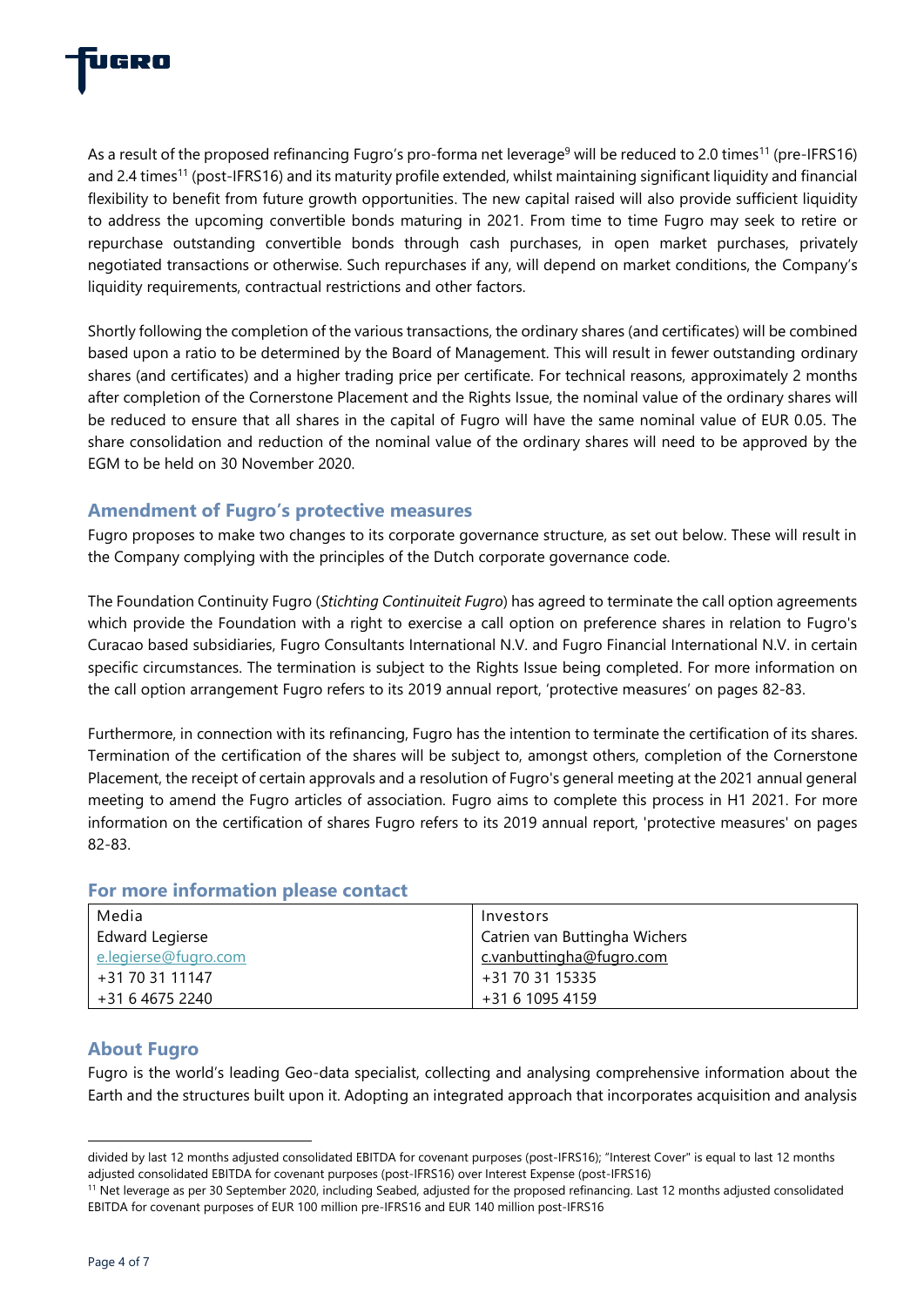

of Geo-data and related advice, Fugro provides solutions. With expertise in site characterisation and asset integrity, clients are supported in the safe, sustainable and efficient design, construction and operation of their assets throughout the full lifecycle. Employing approximately 9,500 talented people in 61 countries, Fugro serves clients around the globe, predominantly in the energy and infrastructure industries, both offshore and onshore. In 2019, revenue amounted to EUR 1.6 billion. Fugro is listed on Euronext Amsterdam.

## **Regulated Information**

This press release contains information that qualifies as inside information within the meaning of Article 7(1) of the EU Market Abuse Regulation.

#### **Cautionary Statement**

Neither this announcement nor any part of it is an offer to sell or a solicitation of any offer to buy any securities issued by Fugro N.V. (the "Company") in the United States of America, Canada, Japan, Australia or any other jurisdiction.

In any EEA Member State, other than the Netherlands, and the United Kingdom, this communication is only addressed to and is only directed at qualified investors in that Member State or the United Kingdom within the meaning of the Prospectus Regulation (EU) 2017/1129, as amended.

Neither this announcement nor any part of it is for publication or distribution, directly or indirectly, in whole or in part, in or into the United States of America, (including its territories and possessions, any state of the United States and the District of Columbia) (the "United States"). The information in this announcement does not contain or constitute an offer to acquire, subscribe or otherwise trade in shares, subscription rights or other securities of the Company in any jurisdiction. Any securities referred to herein have not been and will not be registered under the U.S. Securities Act of 1933, as amended (the "Securities Act"), and may not be offered, sold, pledged, taken up, exercised, resold, renounced, transferred or delivered, directly or indirectly, in or into the United States except pursuant to an exemption from, or in a transaction not subject to, the registration requirements of the Securities Act and in compliance with any applicable securities laws of any state or other jurisdiction of the United States. There is no intention to register any securities referred to herein in the United States or to make a public offering of such securities in the United States.

This document does not constitute a prospectus within the meaning of the Prospectus Regulation (EU) 2017/1129, as amended, and does not constitute an offer to acquire securities. Any offer to acquire the securities referred to herein will be made, and any investor should make his investment, solely on the basis of information that will be contained in the prospectus to be made generally available in the Netherlands in connection with such offering. When made generally available, copies of the prospectus may be obtained free of charge through the website of the Company.

In the United Kingdom, this document and any other materials in relation to the securities described herein is only being distributed to, and is only directed at, persons who are "qualified investors" (as defined in the Prospectus Regulation (EU) 2017/1129, as amended) who are (i) persons having professional experience in matters relating to investments falling within Article 19(5) of the Financial Services and Markets Act 2000 (Financial Promotion) Order 2005 (as amended, the "Order"), or (ii) high net worth entities falling within Article 49(2)(a) to (d) of the Order or (iii) persons to whom it would otherwise be lawful to distribute them, all such persons together being referred to as "Relevant Persons". Persons who are not Relevant Persons should not take any action on the basis of this document and should not act or rely on it.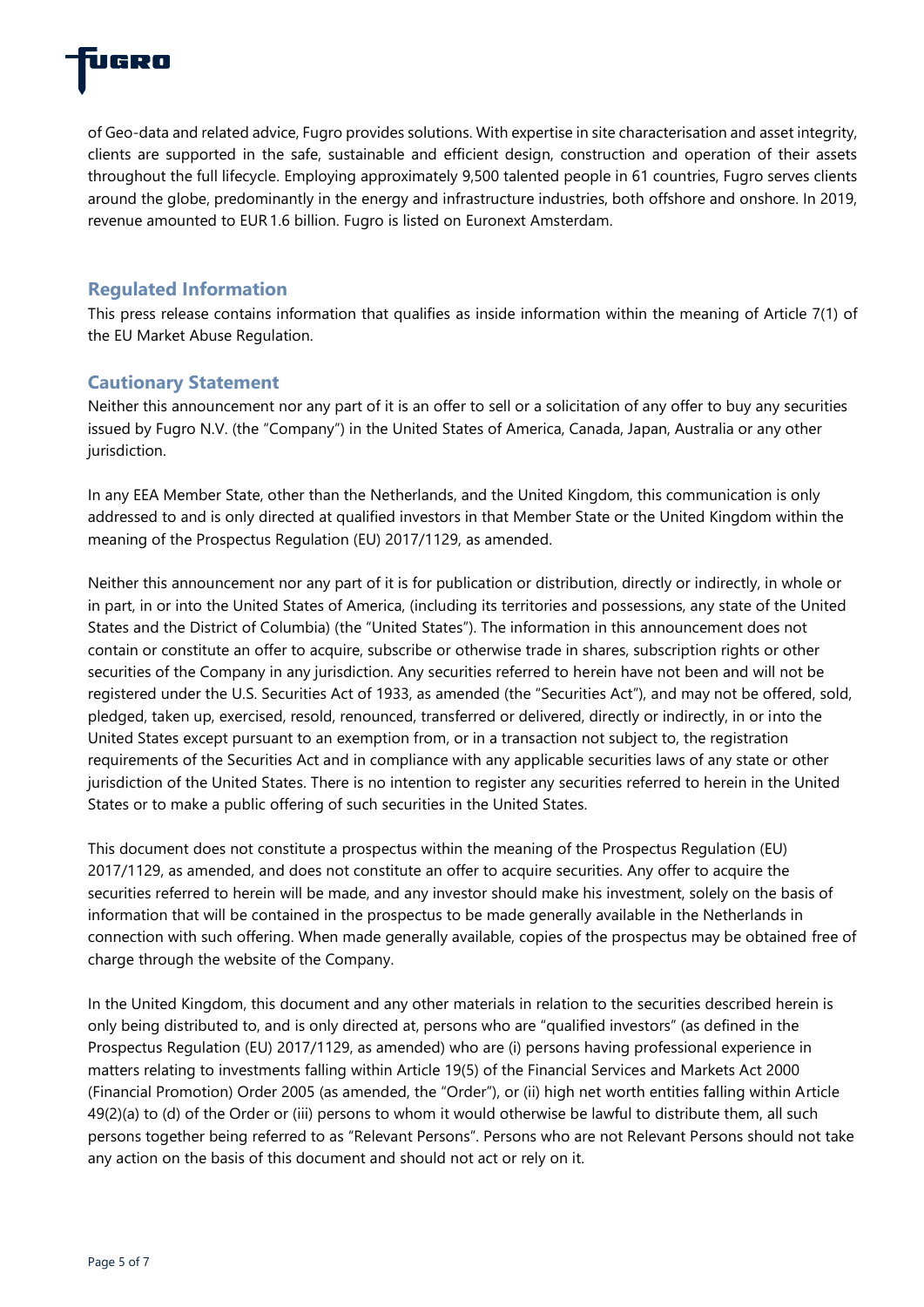

This announcement contains forward-looking statements, which reflect the Company's current views, expectations, assumptions and information regarding future events and financial and operational development. Without limitation, any statements including words such as "intend", "expect", "anticipate", "target", "may", "believe", "plan", "estimate" and other expressions which imply indications or predictions of future development or trends, and which are not based on historical facts, are forward-looking statements. Forward-looking statements inherently involve both known and unknown risks and uncertainties as they depend on future events and circumstances. Forward-looking statements do not guarantee future results or development and the actual results, performance or events may differ materially from those described in forward-looking statements. Neither the Company nor any of its affiliates assumes any obligations to update any forward-looking statements.

Barclays Bank Ireland PLC is regulated by the Central Bank of Ireland. ING Bank N.V., Coöperatieve Rabobank U.A. and ABN AMRO Bank N.V. are regulated by the Dutch Central Bank (De Nederlandsche Bank), BNP Paribas is lead supervised by the European Central Bank (ECB) and the Autorité de Contrôle Prudentiel et de Résolution (ACPR) (and its London Branch is authorised by the ECB, the ACPR and the United Kingdom Prudential Regulation Authority (the "PRA") and subject to limited regulation by the Financial Conduct Authority (the "FCA") and the PRA, Credit Suisse Securities (Europe) Limited is authorised by the PRA and regulated by the FCA and PRA in the United Kingdom and HSBC Bank plc is regulated by the FCA and the PRA. . The Joint Global Coordinators and the Joint Bookrunners are acting exclusively for Fugro and no one else in connection with the equity offering or any other matters referred to in this document. The Joint Global Coordinators and the Joint Bookrunners will not regard any other person (whether or not a recipient of this document) as a client in relation to the equity offering or any other matters referred to in this document and will not be responsible to anyone other than Fugro for providing the protections afforded to their respective clients or for the giving of advice in relation to the contents of this document the equity offering or any transaction, matter, or arrangement referred to in this document

#### **Disclaimer**

This announcement has been issued by, and is the sole responsibility of, the Company. No representation or warranty, express or implied, is or will be made as to, or in relation to, and no responsibility or liability is or will be accepted by Barclays Bank Ireland PLC, ING Bank N.V., Coöperatieve Rabobank U.A., ABN AMRO Bank N.V., BNP Paribas, Credit Suisse Securities (Europe) Limited and HSBC Bank plc (the "Banks"), or by any of their affiliates or agents as to or in relation to, the accuracy or completeness of this announcement or any other written or oral information made available to or publicly available to any interested party or its advisers, and any liability therefore is expressly disclaimed.

Neither the Banks nor any of their affiliates accept any responsibility whatsoever for the contents of the information contained in this announcement or for any other statement made or purported to be made by or on behalf of the Banks or any of their affiliates in connection with the Company, the offering securities, the Cornerstone Placement or the Rights Issue. The Banks and each of their affiliates accordingly disclaim all and any responsibility and liability whatsoever, whether arising in tort, contract or otherwise (save as referred to above) in respect of any statements or other information contained in this announcement and no representation or warranty, express or implied, is made by the Banks or any of their affiliates as to the accuracy, completeness or sufficiency of the information contained in this announcement.

In connection with the Rights Issue, each of the Banks and any of their affiliates, acting as investors for their own account, may take up a portion of the (certificates of) shares in the equity offering as a principal position and in that capacity may retain, purchase, sell, offer to sell for their own accounts such shares and other securities of the Company or related investments in connection with the equity offering or otherwise. Accordingly, references to securities being offered, acquired, placed or otherwise dealt in should be read as including any issue or offer to, or acquisition, placing or dealing by, each of the Banks and any of their affiliates acting in such capacity. In addition,